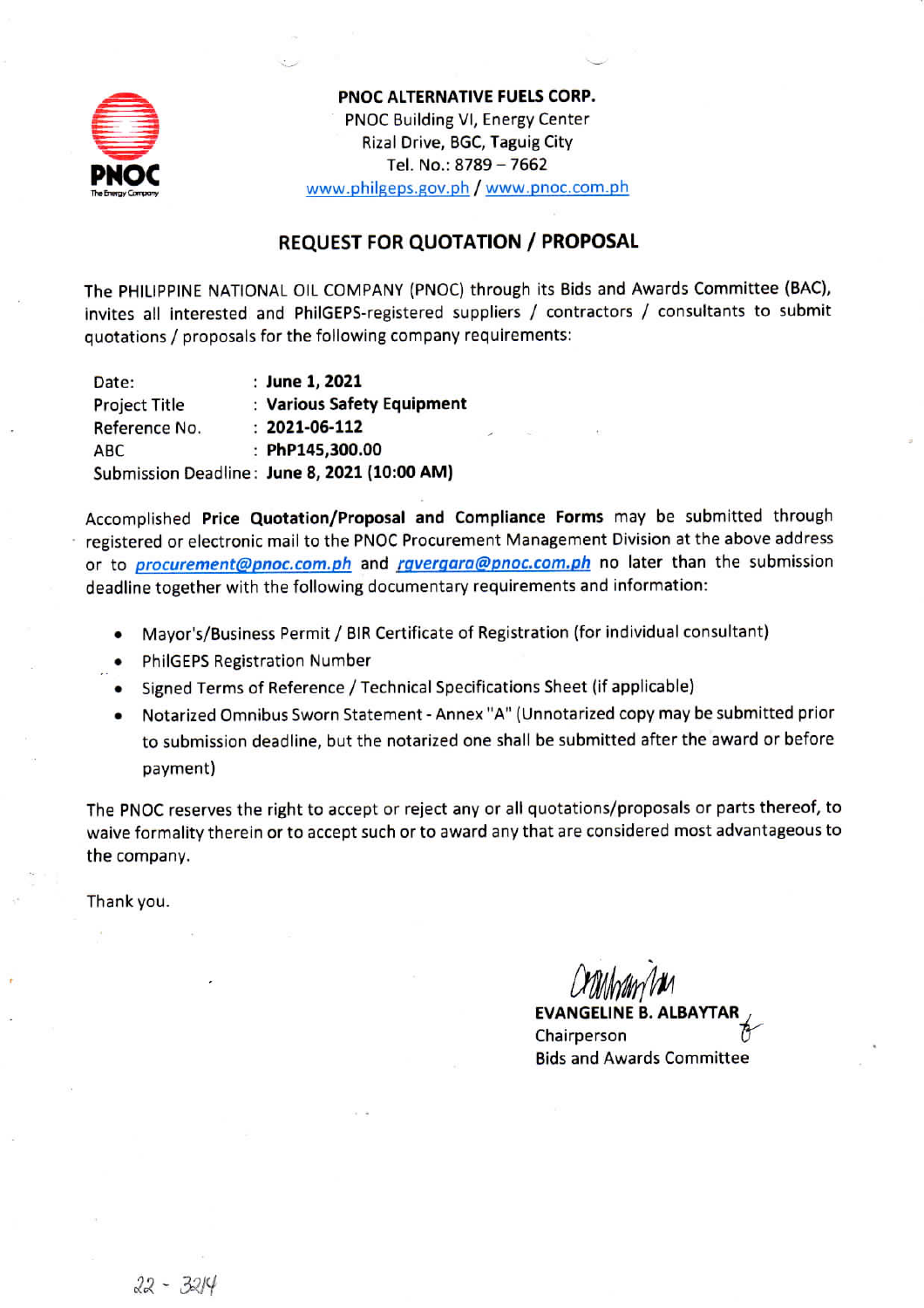## **PRICE QUOTATION / PROPOSAL AND COMPLIANCE FORM**

# *TECHNICAL SPECIFICATIONS*

### **VARIOUS SAFETY EQUIPMENT**

1. Life Ring (4 pcs) ABC: PhP15,000.00

- Standard Marine Lifebouy
- 72 cm outer diameter
- 45 cm inner diameter
- Weight: 2.5 kg
- With reflective Tapes
- 2. Whistle (19 pcs) ABC: PhP4,100.00

- Material: Titanium
- Dimension: 55 x 88 mm / 2.2 x 0.3"
- Corrosion Resistant and Durable
- With a Cord for Easy Carrying
- Suitable for Emergency Survival
- 3. A. Chemical Coverall (10 pcs) ABC: PhP22,000.00

- Colour: White
- Closure Type: Zipper
- Seam Type: Serged
- Style: Folded Collar / Elastic Waist / Open Wrists and Ankles
- B. Medical Coverall (10 pcs)
- Material Properties: Anti-static, Dust Protection, Liquid Protection, Non-woven, Nuclear
- Material: SMS Fabric
- Closure Type: Zipper
- Colour: White
- Length: 174 181 cm
- 4. A. HCFC Fire Extinguisher (6 pcs) ABC: PhP70,200.00

- Size: 10 lbs
- Chemical: Clean Agent Type (Hexaflouroprophane)
- Fire Rating: 2A ABC
- Wall Mounted Type with Free Wall Bracket
- Non Toxic
- Non Conducting and Non Corrosive Chemical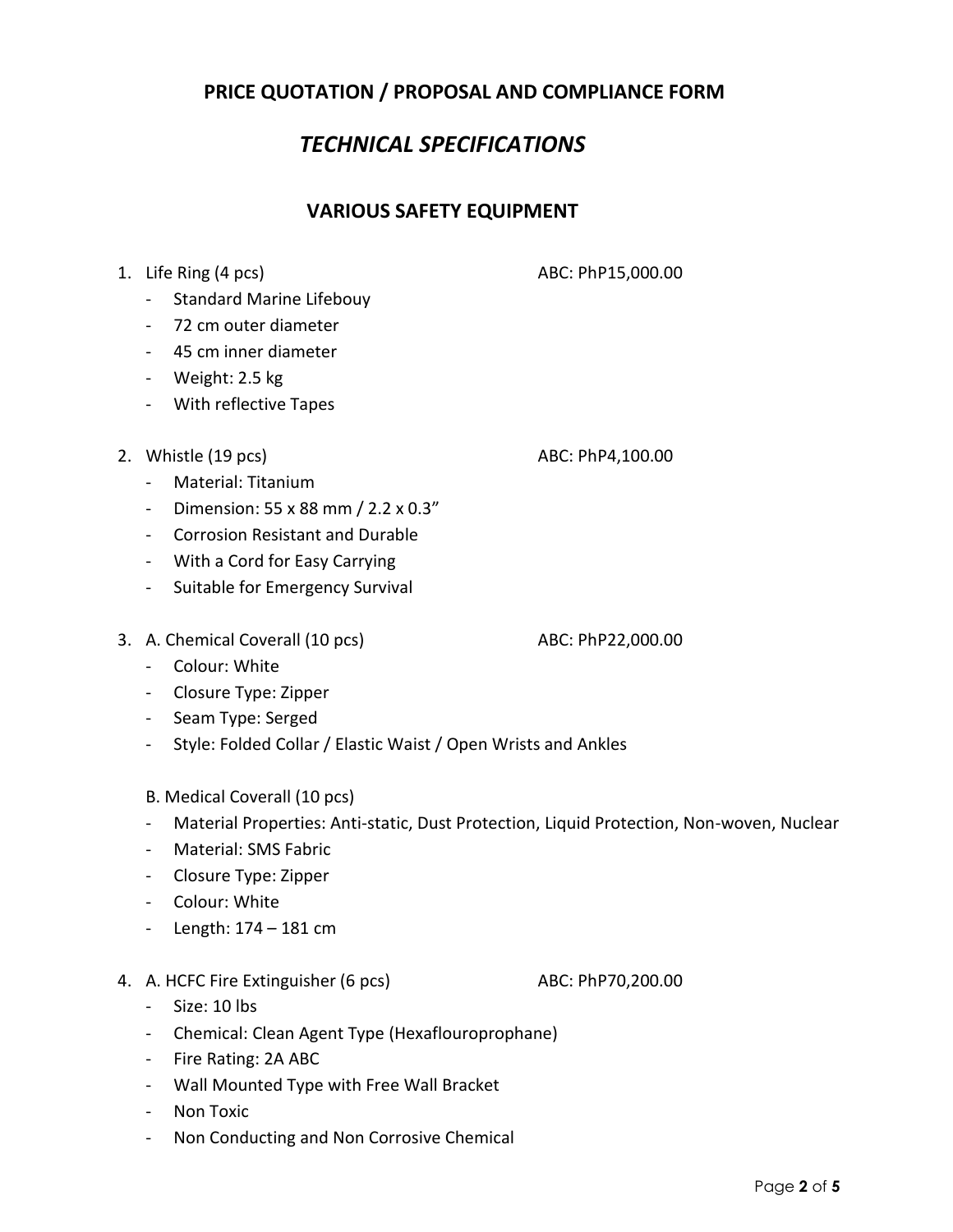- Non Ozone Depletion Potential (ODP) Chemical
- Cylinder Color: Green
- B. CO2 Fire Extinguisher (3 pcs)
- Size: 10 lbs
- Cylinder Color: Red
- C. ABC Dry Chemical Fire Extinguisher (1 pc)
- Size: 50 lbs
- Cylinder Color: Red
- Wheel Type
- 5. Wall Mounted First Aid Kit and Box (5 sets) ABC: PhP12,000.00

- Material: Plastic
- $-$  Size: 28 x 11 x 28 cm
- Screws included
- Included in the box:

1 pc Instant Ice Pack, 1 pc Pocket Flashlight, 1 pc Triangular, Gauze Bandage 96 x 96 x 136 cm, 1 pc Emergency Blanket, 1 roll Gauze Bandage 2", 2 pcs Plastic Tweezer, 1 pc CPR Mouth Cover, 1 pc Tourniquet Rubber, 10 pcs Safety Pins, 1 roll Surgical Tape ½", 1 pc Scissor Small, 2 pcs Povidone Pads, 10 pcs Alcohol Pads, 10 pcs Plaster Strips, 5 pcs Cotton Buds with Povidone, 5 pcs Cotton Buds with Alcohol, 20 pcs Cotton Applicator, 1 pc Cool Fever

6. A. Safety Cones(10 pcs) ABC: PhP22,000.00

- Material: Pure PVC, Injection Molded from Flexible PVC, Lightweight
- Color: Orange with Reflective Brand
- Height: at least 28"

B. Retractable Cone Topper 10 (pcs)

- Length: extends out to 9 m with a 50 mm width striped safety
- Color: Yellow and Black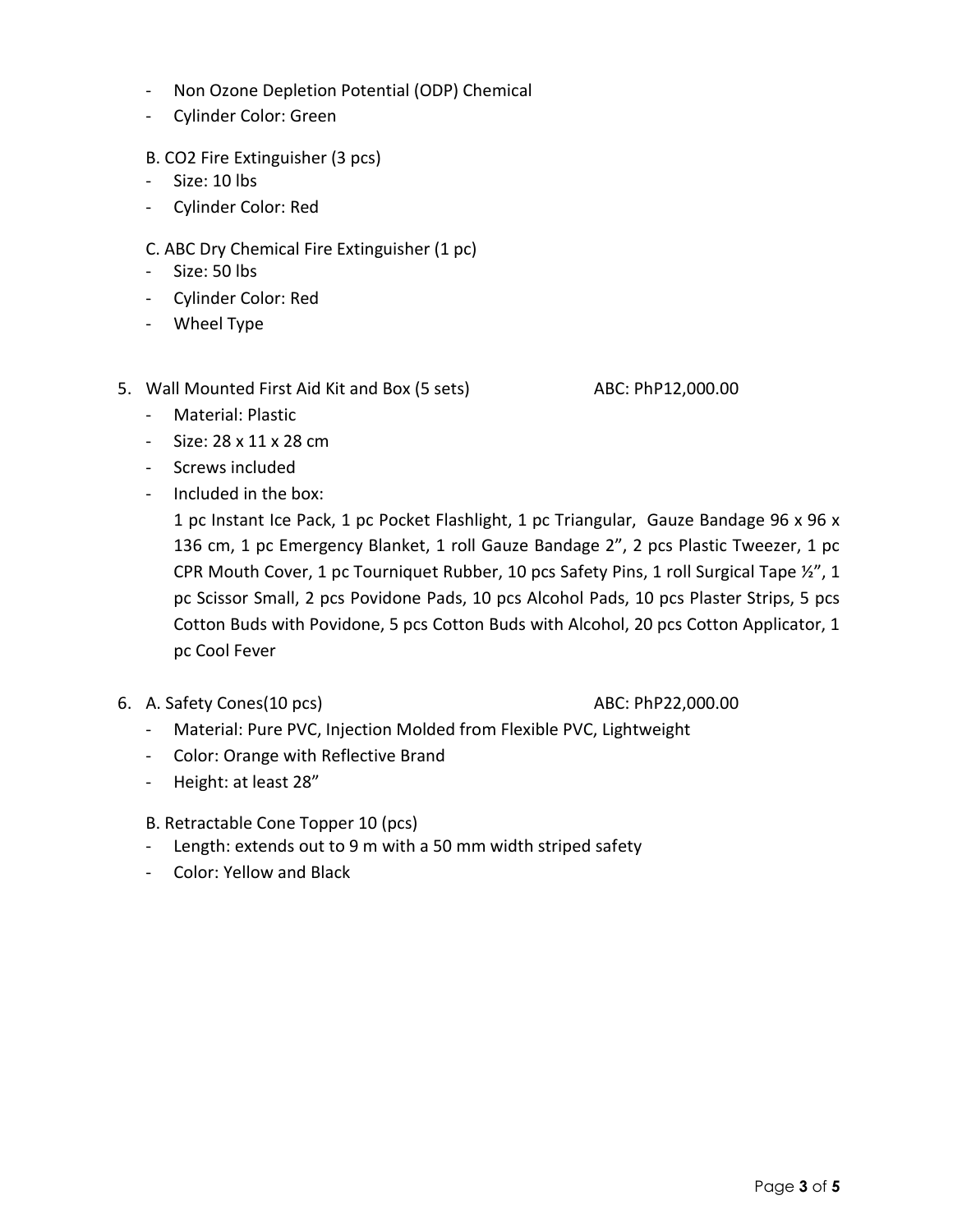| #              | <b>Item Description</b>            | Qty    | ABC (PhP) | <b>Unit Price</b> | <b>Total</b> |
|----------------|------------------------------------|--------|-----------|-------------------|--------------|
| $\mathbf{1}$   | Life Ring                          | 4 pcs  | 15,000.00 |                   |              |
| $\overline{2}$ | Whistle                            | 19 pcs | 4,100.00  |                   |              |
| 3A             | <b>Chemical Coverall</b>           | 10 pcs | 22,000.00 |                   |              |
| 3B             | <b>Medical Coverall</b>            | 10 pcs |           |                   |              |
| 4A             | <b>HCFC Fire Extinguisher</b>      | 6 pcs  |           |                   |              |
| 4B             | CO2 Fire Extinguisher              | 3 pcs  | 70,200.00 |                   |              |
| 4C             | ABC Dry Chemical Fire Extinguisher | 1 pc   |           |                   |              |
| 5              | Wall Mounted First Aid Kit and Box | 5 sets | 12,000.00 |                   |              |
| 6A             | <b>Safety Cones</b>                | 10 pcs |           |                   |              |
| 6B             | Retractable Cone Topper            | 10 pcs | 22,000.00 |                   |              |
|                |                                    |        |           | TOTAL >>>         |              |

### **Total Amount (in words): \_\_\_\_\_\_\_\_\_\_\_\_\_\_\_\_\_\_\_\_\_\_\_\_\_\_\_\_\_\_\_\_\_\_\_\_\_\_\_\_\_\_\_\_\_\_\_\_\_\_\_\_\_\_\_**

### **TERMS AND CONDITIONS**

- 1. All entries shall be typed or written in a clear legible manner.
- 2. Bidder shall offer one (1) bid only. Alternative bids shall be rejected.
- 3. All prices offered herein are valid, binding and effective for THIRTY (30) calendar days upon issuance of this document.
- 4. As a general rule, price quotations to be denominated in Philippine Peso shall include all taxes, duties and/or levies payable.
- 5. In case of tie quotations, tie breaking shall be on draw lots or toss coin.
- 6. In case supplier pro forma quotation is submitted, conditions will be governed by the submitted signed Terms of Reference / Technical Specifications Sheet.

We undertake, if our Proposal is accepted, to supply/deliver the goods/services in accordance with the specifications and/or delivery schedule.